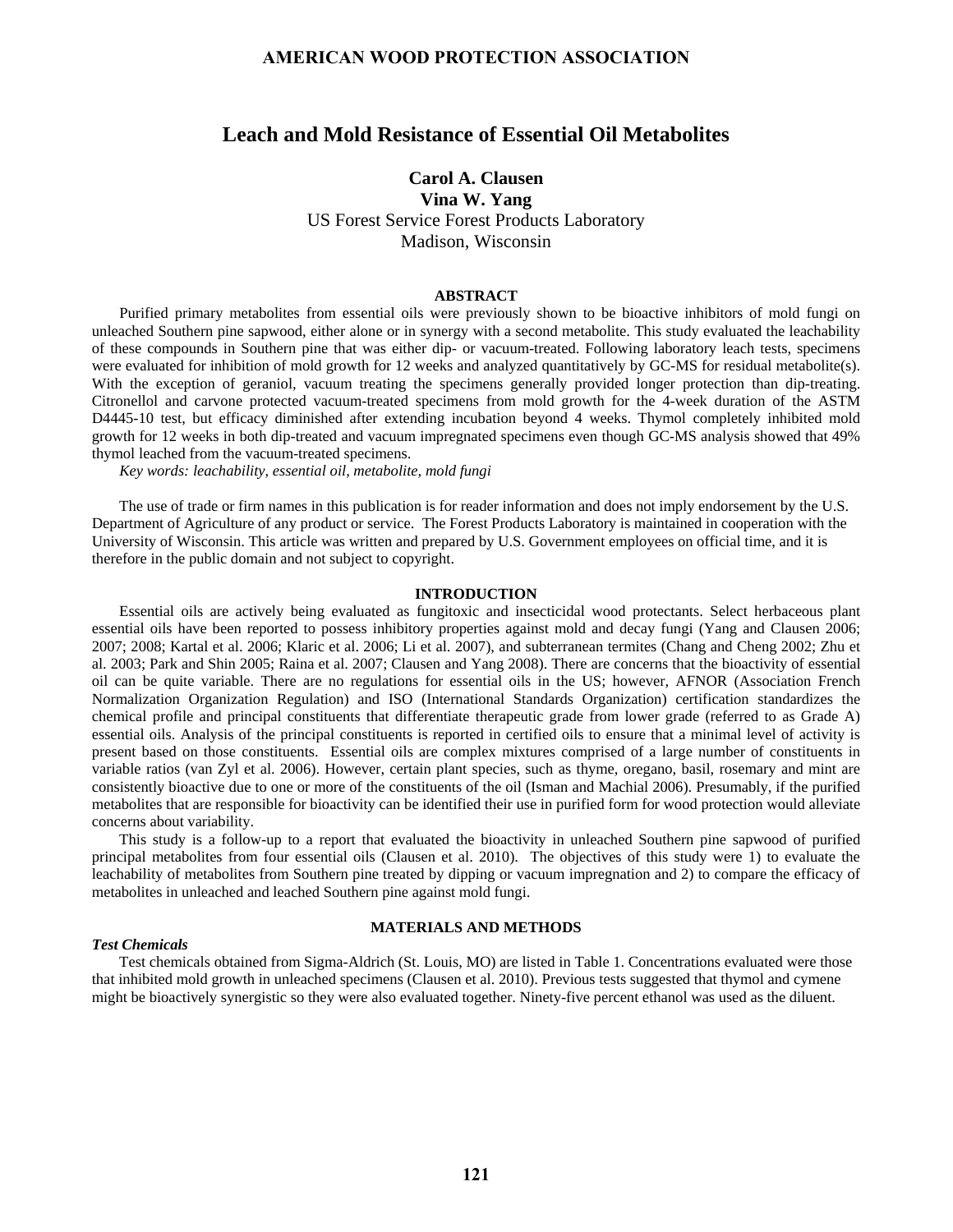|  | Table 1. Chemicals evaluated for resistance to leaching. |  |  |  |
|--|----------------------------------------------------------|--|--|--|
|--|----------------------------------------------------------|--|--|--|

| <b>Test Chemical</b> | Concentration (%) |  |  |
|----------------------|-------------------|--|--|
| Carvone              | 5                 |  |  |
| Citronellol          | 2.5               |  |  |
| Geraniol             | 1.25              |  |  |
| Thymol               | 10                |  |  |
| Thymol:Cymene        | 10:5              |  |  |

#### *Treatment*

Southern pine sapwood specimens (7 x 20 mm cross section by 7 cm long) cut from kiln-dried lumber conditioned at 27ºC and 70% relative humidity (RH) were pre-weighed. For the dip-treatment, five random replicate specimens were dipped for ~30s in individual test solutions (Table 1). Dip-treated specimens were held in a covered container overnight according to ASTM standard test method D4445-10 (ASTM 2010) to allow chemical to penetrate. For vacuum impregnation, 5 random replicate specimens were vacuum-treated for 40 min at -172 kPa submerged in individual test solutions. All specimens were re-weighed to determine gross absorption and air-dried for 1 week prior to conditioning at 27ºC and 70% RH for 21 days.

#### *Chemical leaching*

Leaching was performed using a modification of AWPA E11-06 standard method for determining the leachability of wood preservatives (AWPA 2010). After conditioning to equilibrium moisture content, 4 specimens from each treatment group were weighed and placed into individual 500-mL beakers and submerged as a group in 285 mL of deionized (DI) water with mild agitation for a total of 14 days. Leach water was replaced with an equal amount of fresh DI water after 6 h, and 1, 2, 4, 6, 8, 10, 12, and 14 days. Following leaching, specimens were dried at 40ºC for 3 days before reconditioning at 27ºC and 70% RH to equilibrium moisture content. They were again weighed to allow estimation of chemical loss from leaching.

#### *Specimen Analysis*

Leached and unleached specimens were separately ground to 20-mesh and 2 g of the composite ground sample for each treatment group was extracted in 5 mL hexane. Extracts were analyzed for the test chemical by GC analysis with an Agilent 5973 GC/MSD (Agilent Technologies, Santa Clara, CA), equipped with DB-5HT capillary column (J&W Scientific, CA, 30 m x 0.25 mm i.d., 0.10 µm film thickness). Ultra pure helium at 2mL/min was used as carrier gas. Five replicate 2 µl splitless injections were made using a 7683 Series Autosampler and Injector (Agilent Technologies, CA). The injector was held at 280°C. Mass Spectra of the standard and samples were generated in the electron impact mode using the Mass Selective Detector (MSD). The scan range used was 45-350 amu. Individual metabolites served as control; calibration standards at 150, 100, 50, 20, 10 and 1.0 µg/mL were used to generate a standard curve. Unknown residual metabolite concentrations were calculated using the standard curve.

#### *Test Fungi*

Mold fungi, *Aspergillus niger* 2.242, *Penicillium chrysogenum* PH02, and *Trichoderma viride* ATCC 20476 (Forest Products Laboratory, Madison, WI), were grown on 2% malt extract agar (Difco, Detroit, MI) at 27° C, and 70% RH for 2 weeks. A mixed mold spore suspension was prepared by washing the surface of one Petri dish for each test organism with 10 mL of sterile deionized water (DI) according to American Society for Testing and Materials standard D4445-10 (ASTM 2010). Spores were collected, counted and equal numbers of spores for each test organism were transferred to a spray bottle. The spore mixture was diluted with DI water to yield approximately 3 x  $10^7$  spores mL<sup>-1</sup>. The spray bottle was adjusted to deliver 1 mL inoculum per spray and was mixed frequently during inoculation to ensure homogeneous inocula.

#### *Mold resistance Test*

Leached specimens were evaluated for resistance to a mixed mold spore suspension consisting of three test fungi and prepared as described above. Leached specimens grouped by treatment were arranged over 4 layers of blotting paper that was saturated with 30 mL DI water and a polyethylene mesh spacer in sterile disposable Petri dishes (150 x 25mm) (B-D Falcon, Los Angeles, CA). Ethanol-treated wood blocks served as a diluent control. After spraying with 1 mL mixed mold-spore inoculum, plates containing test specimens were sealed in polyethylene bags to prevent drying and incubated at 27ºC and 70% RH. Specimens were individually visually rated for mold growth at 4, 8, and 12 weeks on a scale of 0–5 with 0 indicating the specimen was completely free of mold growth and 5 indicating the specimen was completely covered with mold growth.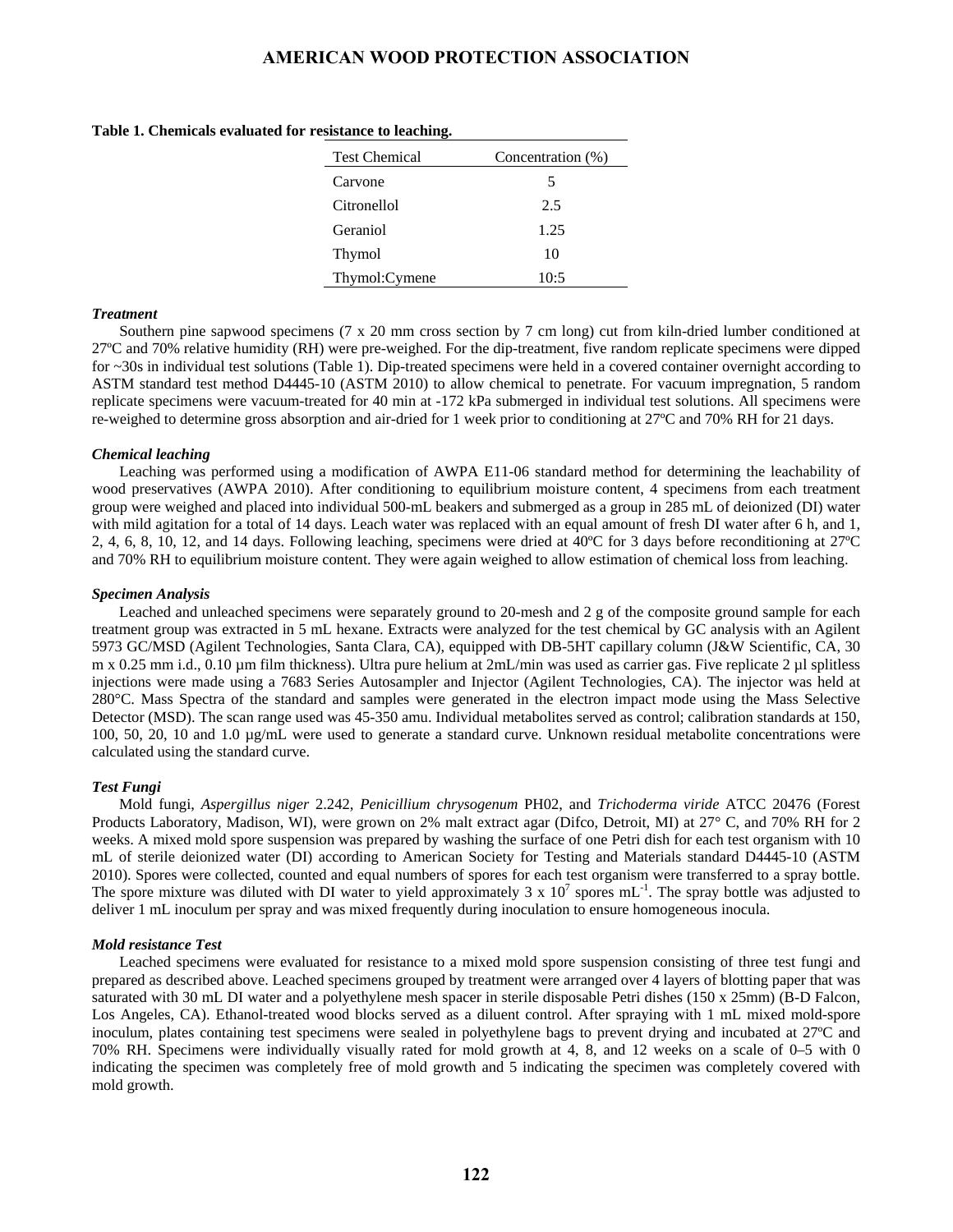#### **RESULTS AND DISCUSSION**

It was previously reported that primary metabolites from bioactive plant essential oils were effective inhibitors of mold spore germination for 12 weeks in unleached dip-treated Southern pine sapwood (Clausen et al. 2010). The purified bioactive metabolites included carvone, citronellol, geraniol, thymol, borneol and cymene. Cymene was only effective when it was combined with thymol in the same proportion that it occurs in the essential oil. This study evaluated five metabolites for their ability to inhibit mold growth following laboratory leach tests. Borneol was not included in this study due to availability and cost. Results from the Clausen et al. (2010) study suggested that thymol and cymene are synergistic, so the combination of thymol and cymene was tested at the same concentration and ratio that inhibited mold in the previous study.

#### *Treatment Absorption*

Gross absorption of the test chemicals based on wet weight after both treatment methods is shown in Figure 1. For all treatments, chemical uptake varied between 7 and 16 kg/m<sup>3</sup> for dip-treated specimens and between 7 and 17 kg/m<sup>3</sup> for vacuum-treated specimens. The greatest absorption difference between treatment methods was in the thymol:cymene group (6.86 kg/m<sup>3</sup>). For all other chemicals tested, average absorption differences were  $\leq$ 2 kg/m<sup>3</sup> between dip-treated and vacuumtreated specimens. The relatively small differences noted in absorption between treatment methods may be due to the combination of natural passive absorbance of oils into wood after dip-treatment and resistance of oil penetration into wood during vacuum treatment.



**Figure 1. Pre-leach absorption of test chemical for dip-treated and vacuum impregnated Southern pine sapwood**.

#### *Mold Test*

Mold resistance following leaching is summarized in Figure 2. Average mold ratings are represented for leached specimens that were either dip-treated or vacuum-treated with metabolites. One set of specimens was treated with a combination of thymol and cymene at a concentration previously shown to work synergistically and in proportions equivalent to those found in therapeutic grade thyme oil.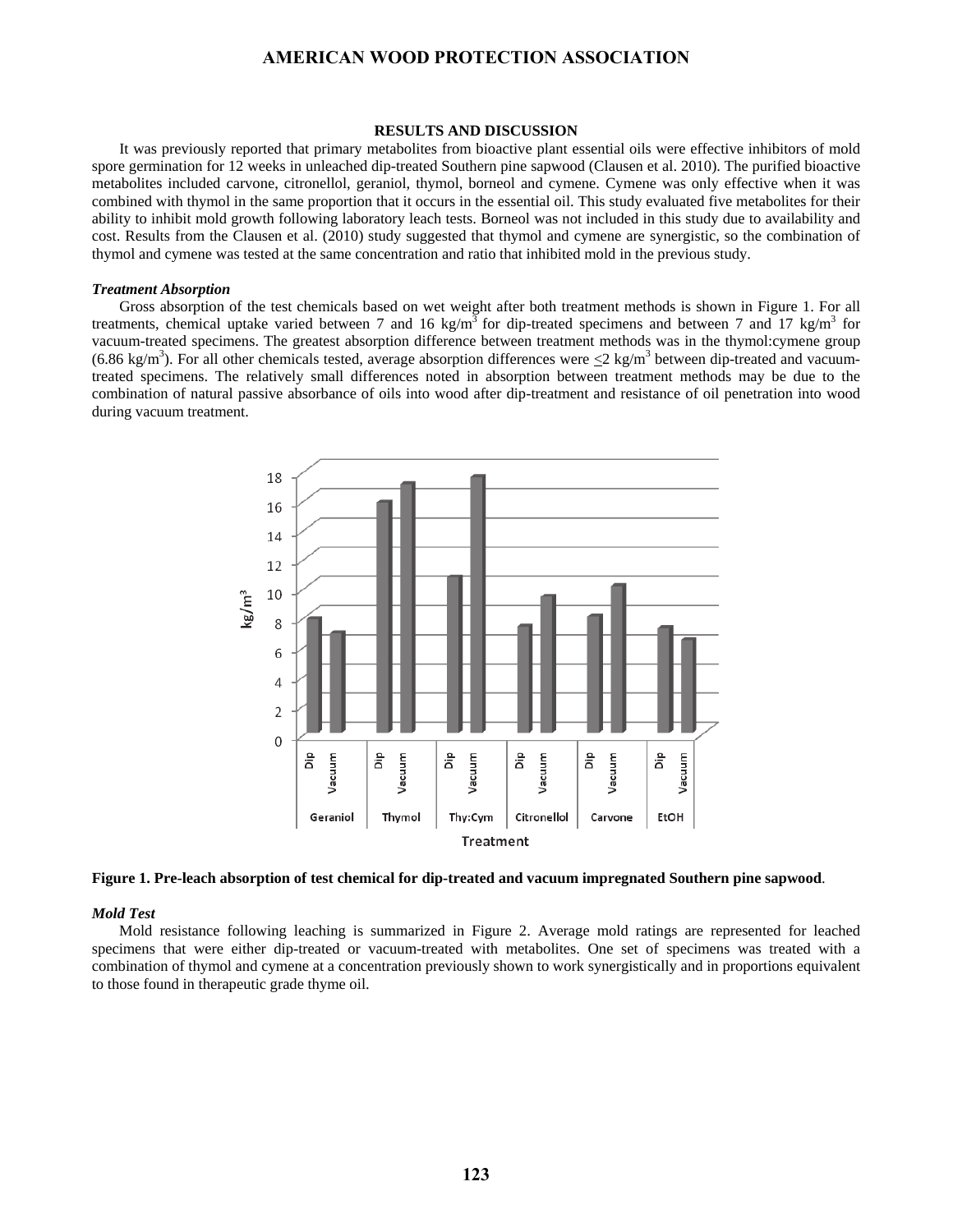

**Figure 2. Average mold ratings for leached Southern pine dip- or vacuum-treated with metabolites after 4 weeks (black bars); 8 weeks (white bars); and 12 weeks (gray bars). Rating scale was 0–5 with 0 indicating specimens were completely free of mold growth and 5 indicating specimens were completely covered with mold growth.** 

Following leaching all thymol-treated specimens maintained complete inhibition of mold growth after 12 weeks in the ASTM D4445-10 test. Vacuum treatment was obviously more effective than dip treatment for citronellol- and carvonetreated specimens. Vacuum-treated carvone specimens continued to provide moderate protection against the mold fungi for 8 weeks.

#### *GC-MS Analysis*

Chemical retention was determined using GC-MS analysis of extracted wood and the total amount of chemical remaining after leaching was extrapolated for the whole specimen  $(\mu g/cm^3)$  (Table 2). The estimated percentage of chemical leached from representative sample treated by both methods is shown in Figure 3. The percentage of treatment chemical leached was based on the initial retention of chemical in treated wood specimens. Natural variations in treatment from specimen to specimen and extrapolation from a homogeneous sample to the whole specimen are possibly responsible for the variability seen between specimens and treatment methods. Results for dip-treated samples frequently suggested that more chemical was retained following leaching than before leaching. However, that was not true for specimens dip-treated with geraniol where GC-MS results showed that 100% geraniol leached out. Forty-nine to 65% of the thymol, geraniol and carvone leached from the vacuum impregnated specimens following leaching, but only 14 percent of the citronellol leached from vacuum impregnated specimens. Leach results did not correlate with mold inhibition or lack of inhibition shown in Figure 2. For example, despite 49% of the thymol leaching from vacuum-treated specimens, complete inhibition of mold test fungi was observed for at least 12 weeks.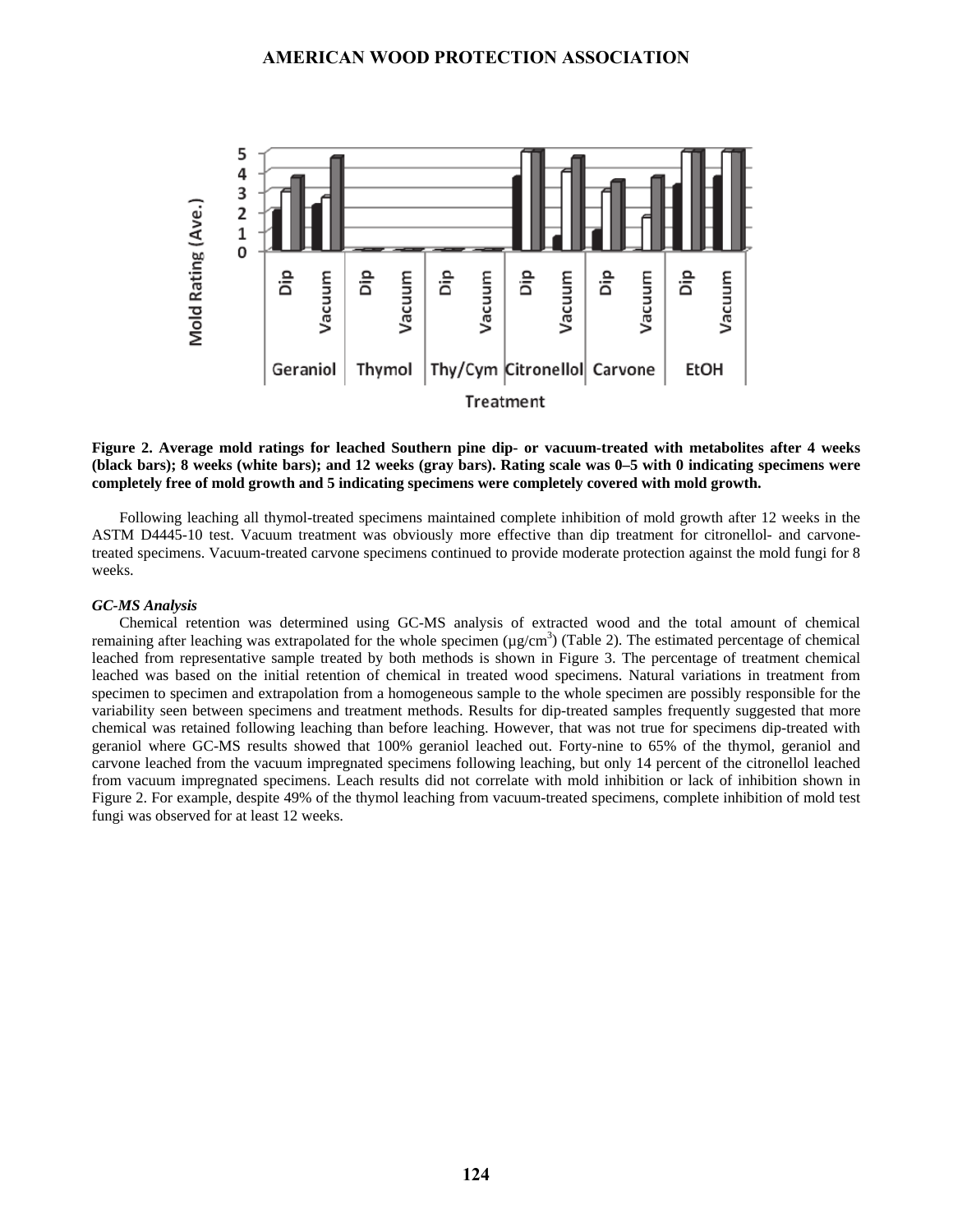| Chemical    | Leach test     | Treatment            | Residual <sup>a</sup> |
|-------------|----------------|----------------------|-----------------------|
|             |                | method               | $(\mu g/cm^3)$        |
| Geraniol    | Yes            | Dip                  | 0.00                  |
|             | $\rm No$       | Ħ                    | 1.37                  |
|             | Yes            | Vac                  | 2.53                  |
|             | N <sub>o</sub> | Ħ                    | 5.60                  |
| Thymol      | Yes            | Dip                  | 63.03                 |
|             | N <sub>o</sub> | $\pmb{\mathfrak{y}}$ | 46.52                 |
|             | Yes            | Vac                  | 96.65                 |
|             | N <sub>o</sub> | 11                   | 190.74                |
| Thy/Cym     | Yes            | Dip                  | 57.01                 |
|             | N <sub>o</sub> | 11                   | 55.96                 |
|             | Yes            | Vac                  | 88.13                 |
|             | N <sub>o</sub> | Ħ                    | 201.26                |
| Citronellol | Yes            | Dip                  | 2.91                  |
|             | $\rm No$       | Ħ                    | 2.51                  |
|             | Yes            | Vac                  | 3.93                  |
|             | $\rm No$       | 11                   | 4.57                  |
| Carvone     | Yes            | Dip                  | 2.03                  |
|             | N <sub>o</sub> | 11                   | 1.74                  |
|             | Yes            | Vac                  | 2.10                  |
|             | No             | 11                   | 6.00                  |

#### **Table 2. Estimated residual chemical after leaching of dip- and vacuum-treated Southern pine.**

No  $\frac{N_0}{N_0}$  are  $\frac{6.00}{N_0}$ <br>Residual chemical determined by GC-MS after leaching; results are extrapolated for the entire specimen.

Residual cymene was negligible in the specimens dip-treated with the combination of thymol and cymene and not detected in the vacuum-treated specimens. It was previously surmised that thymol and cymene worked synergistically to inhibit mold fungi, but results from this study showing that efficacy is retained in dip-treated specimens after cymene and thymol are leached did not support or disprove that theory (Clausen et al. 2010). Only 14% citronellol leached from the vacuum-treated specimens; citronellol provided good protection from mold growth for 4 weeks. Sixty-five percent of the carvone leached from vacuum-treated specimens yet vacuum-treated specimens controlled mold growth only slightly better than dip-treated specimens (100% leached) for 8 weeks.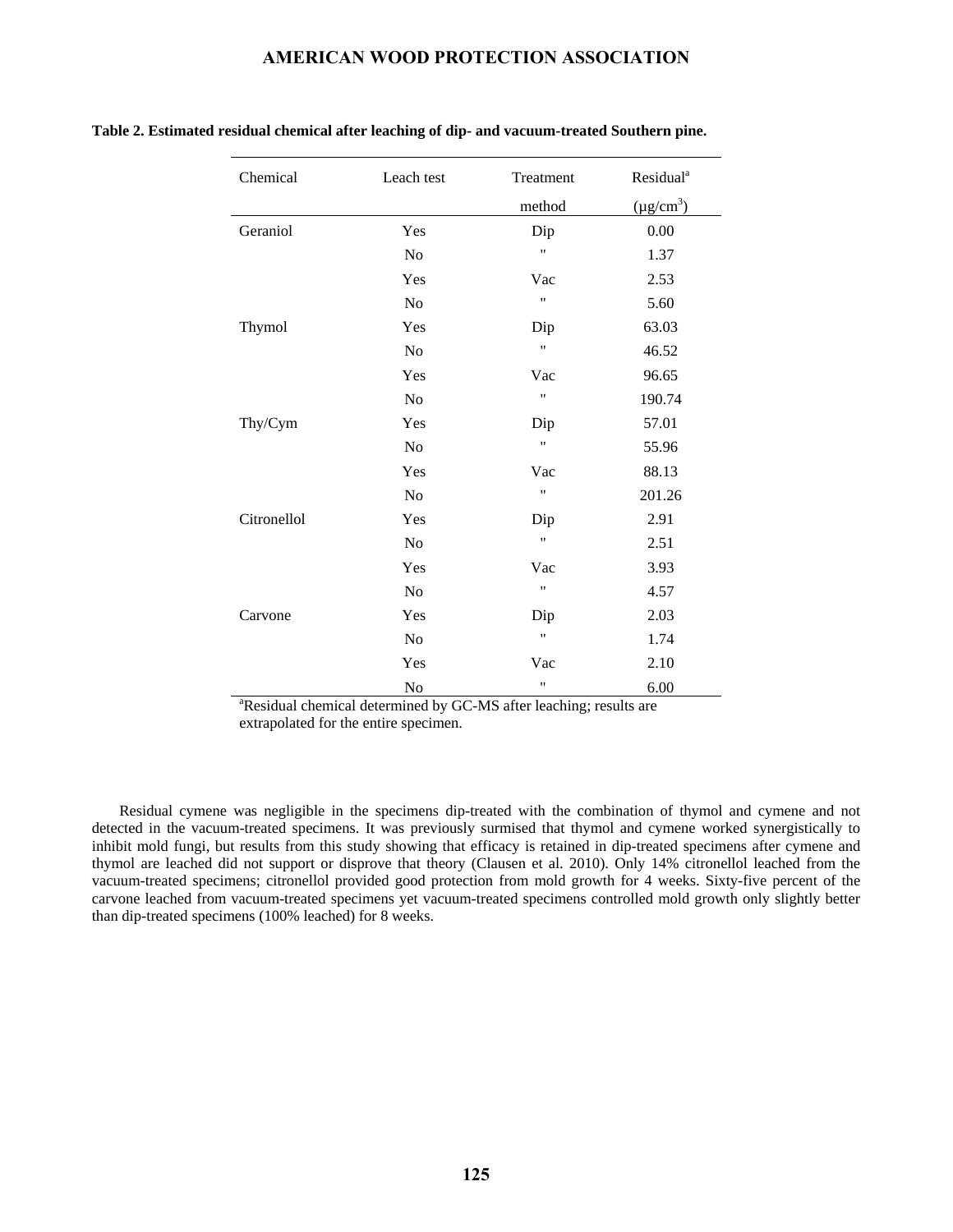

### **Figure 3. Percentage chemical leached from dip- and vacuum-treated specimens based on analysis by GC-MS of residual chemical following leaching.**

#### **CONCLUSIONS**

Purified metabolites of bioactive essential oils were evaluated for leach resistance in Southern pine sapwood. Despite analysis by GC-MS that revealed 49% of the thymol leached out of vacuum-treated specimens, the leached specimens provided complete protection against mold fungi used in this study for at least 12 weeks. Likewise, citronellol and carvone provided adequate protection in vacuum-treated specimens for 4 weeks with diminishing efficacy after continued incubation. Chemical leaching was quite variable due to inherent variability in treatment methods and extrapolating to calculate residual chemical for an entire specimen. Leach resistance did not correlate with mold resistance.

Purified bioactive metabolites like those evaluated in this study would be more economical, readily available, and subject to even higher quality control than therapeutic essential oils. Utilizing purified forms of select bioactive metabolites from essential oils could have broad applications for wood protection, particularly if they retain long-term bioactivity even under conditions conducive to leaching.

#### **ACKNOWLEDGEMENT**

The authors would like to thank John Mathew, chemist at the University of Wisconsin, for conducting the GC-MS analysis.

#### **REFERENCES**

- 1. American Society for Testing and Material. 2010. Standard test method for fungicides for controlling sapstain and mold on unseasoned lumber (laboratory method). ASTM Standard D4445-10, West Conshohocken, PA. Vol 11.01, pp. 446– 450.
- 2. American Wood Protection Association Standards. 2010. Standard method of determining the leachability of wood preservatives E11-06. *In:* Annual Book of AWPA Standards, Birmingham, AL. pp. 393–395.
- 3. Chang, S., and S. Cheng. 2002. Antitermitic activity of leaf essential oils and components from *Cinnamomum osmophleum*. Journal of Agricultural and Food Chemistry **50**(6): 1389–1392.
- 4. Clausen, C.A., and V.W. Yang. 2008. Fumigant toxicity of essential oils to *Reticulitermes flavipes*. Proceedings for American Wood Protection Society, Birmingham, AL. **104**: 49–54.
- 5. Clausen, C.A., B.M. Woodward, and V.W. Yang. 2010. Antifungal essential oil metabolites. International Research Group on Wood Protection, Stockholm, Sweden. IRG/WP/10-30531. 9 p.
- 6. Isman, M.B., and C.M. Machial. 2006. Pesticides based on plant essential oils: from traditional practice to commercialization. Chapter 3, *In:* Advances in phytomedicine 3: naturally occurring bioactive compounds. M. Rai and M.C. Carpinella, Eds. Elsevier, New York, NY.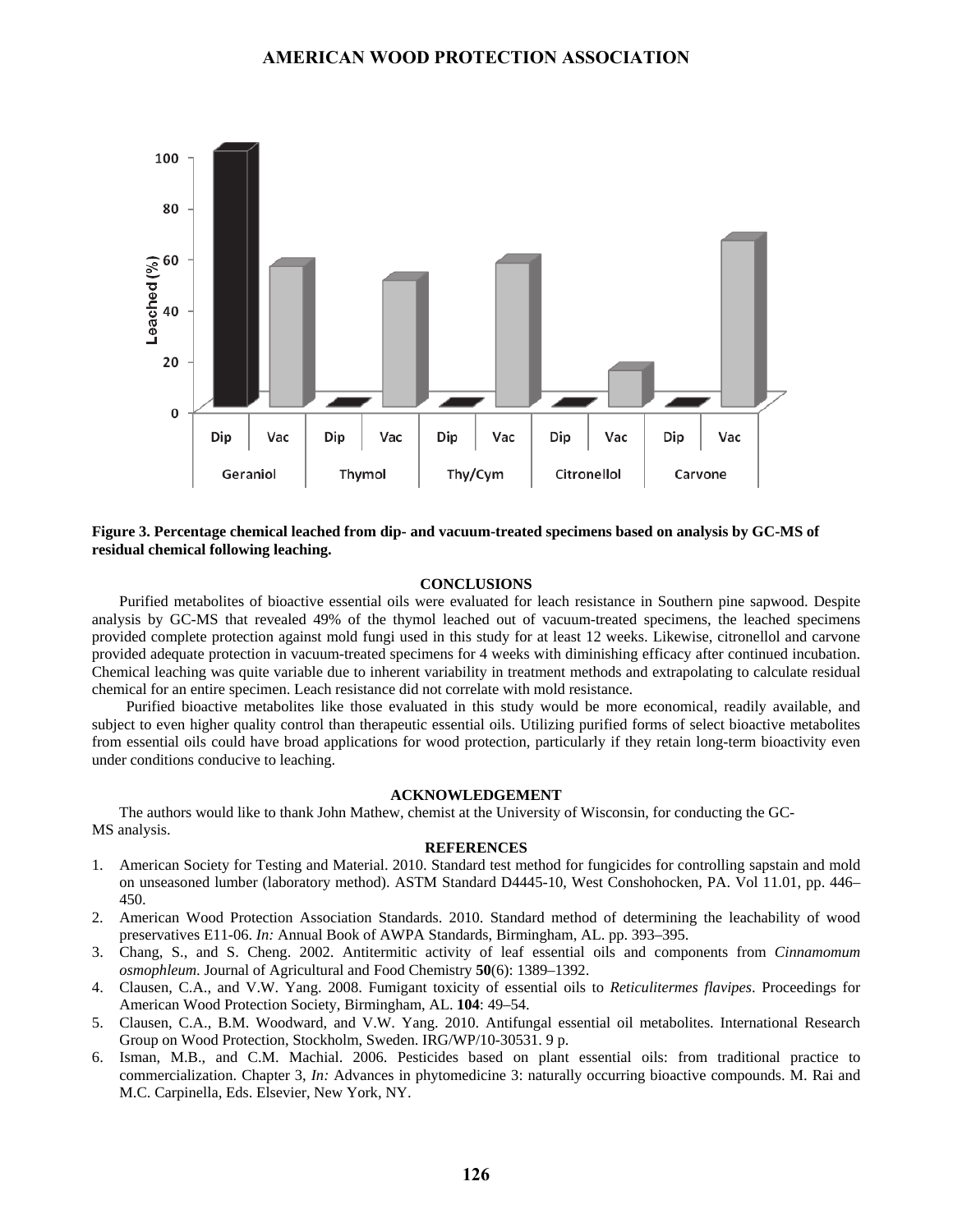- 7. Kartal, S.N., W.J. Hwang, Y. Imamura, and Y. Sekine. 2006. Effect of essential oil compounds and plant extracts on decay and termite resistance of wood. Holz Roh Werkst **64**(6): 455–461.
- 8. Klaric, M.S., I. Kosalec, K.J. Mastelic, E. Pieckova, and S. Pepeljnak. 2006. Antifungal activity of thyme (*Thymus vulgaris* L.) essential oil and thymol against moulds from damp dwellings. Letters in Applied Microbiology **44**: 36–42.
- 9. Li, S., C. Freitag, and J.J. Morrell. 2007. Preventing fungal attack of freshly sawn lumber using cinnamon extracts. International Research Group on Wood Protection, Stockholm, Sweden. IRG/WP/07-30432.
- 10. Park, I.K., and S.C. Shin. 2005. Fumigant activity of plant essential oils and components from garlic (*Allium sativum*) and clove bud (*Eugenia caryophyllata*) oils against the Japanese termite (*Reticulitermes speratus* Kolbe). Journal of Agricultural and Food Chemistry **53**(11): 4388–4392.
- 11. Raina, A., J. Bland, M. Doolittle, A. Lax, R. Boopathy, and M. Folkins. 2007. Effect of orange oil extract on Formosan subterranean termite (Isoptera: Rhinotermitidae). Journal of Economic Entomology **100(**3): 880–885.
- 12. van Zyl, R.L., S.T. Seatlholo, and S.F. van Vuuren. 2006. The biological activities of 20 nature identical essential oil constituents. Journal of Essential Oil Research **18**: 129–133.
- 13. Yang, V.W., and C.A. Clausen. 2006. Moldicidal properties of essential oils. International Research Group on Wood Protection, Stockholm, Sweden. IRG/WP/06-30404.
- 14. Yang, V.W., and C.A. Clausen. 2007. Antifungal effect of essential oils on southern yellow pine. International Biodeterioration & Biodegradation **59**: 302–306.
- 15. Yang, V.W., and C.A. Clausen. 2008. Inhibitory effect of essential oils on decay fungi and mold growth on wood. Proceedings for American Wood Protection Society, Birmingham, AL. **103**: 62–70.
- 16. Zhu, B.C.R., G. Henderson, Y. Yu, and R.A. Laine. 2003. Toxicity and repellency of patchouli oil and patchouli alcohol against Formosan subterranean termites *Coptotermes formosanus* Shiraki (Isotera: Rhinotermiditidae). Journal of Agricultural and Food Chemistry **51**(16): 4585–4588.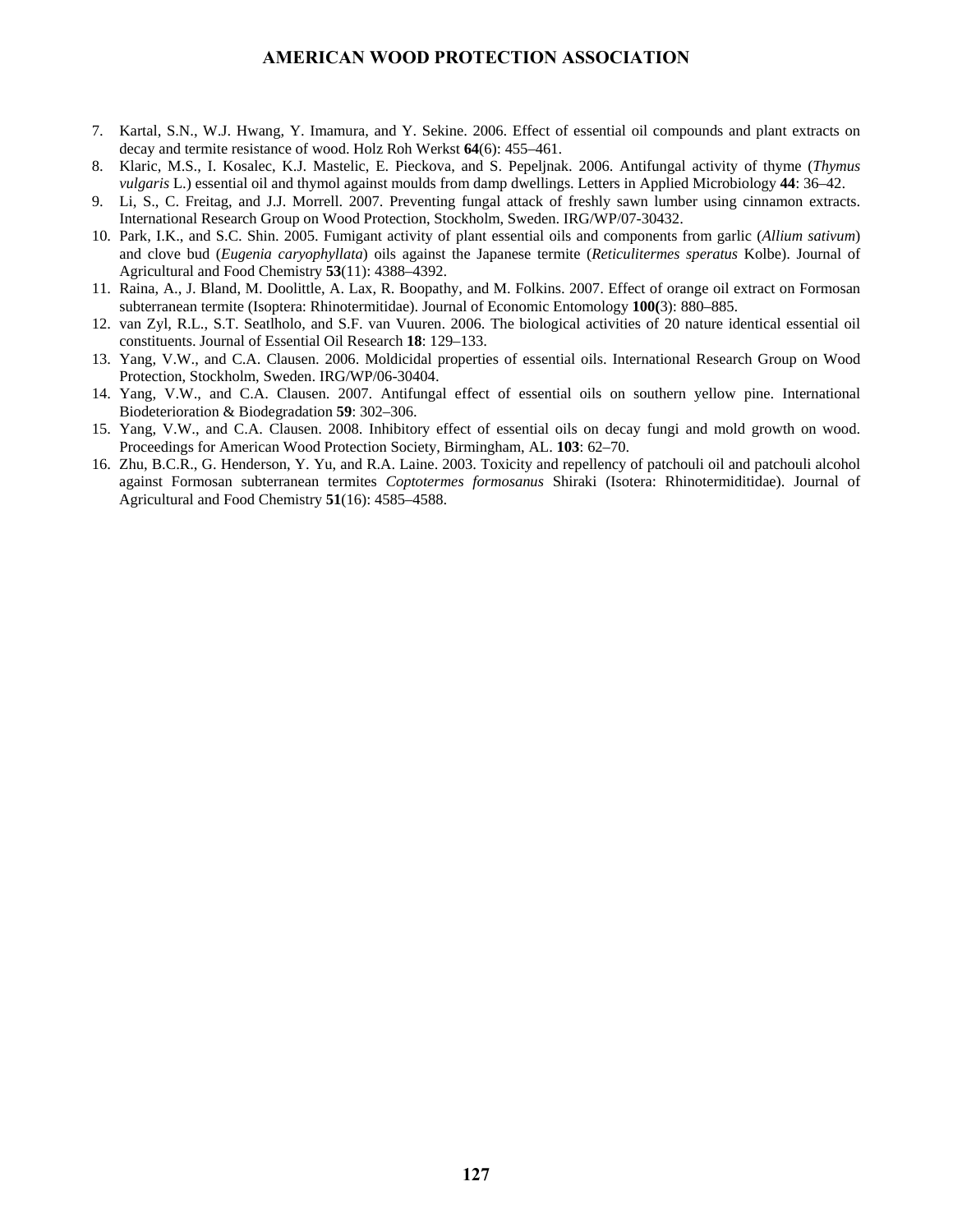# **PROCEEDINGS**

One Hundred Seventh Annual Meeting

of the

# **AMERICAN WOOD PROTECTION ASSOCIATION**

Marriott Harbor Beach Hotel Fort Lauderdale, Florida May 15-17, 2011

**VOLUME 107**

AMERICAN WOOD PROTECTION ASSOCIATION P O BOX 361784 • BIRMINGHAM, ALABAMA 35236-1784 • USA